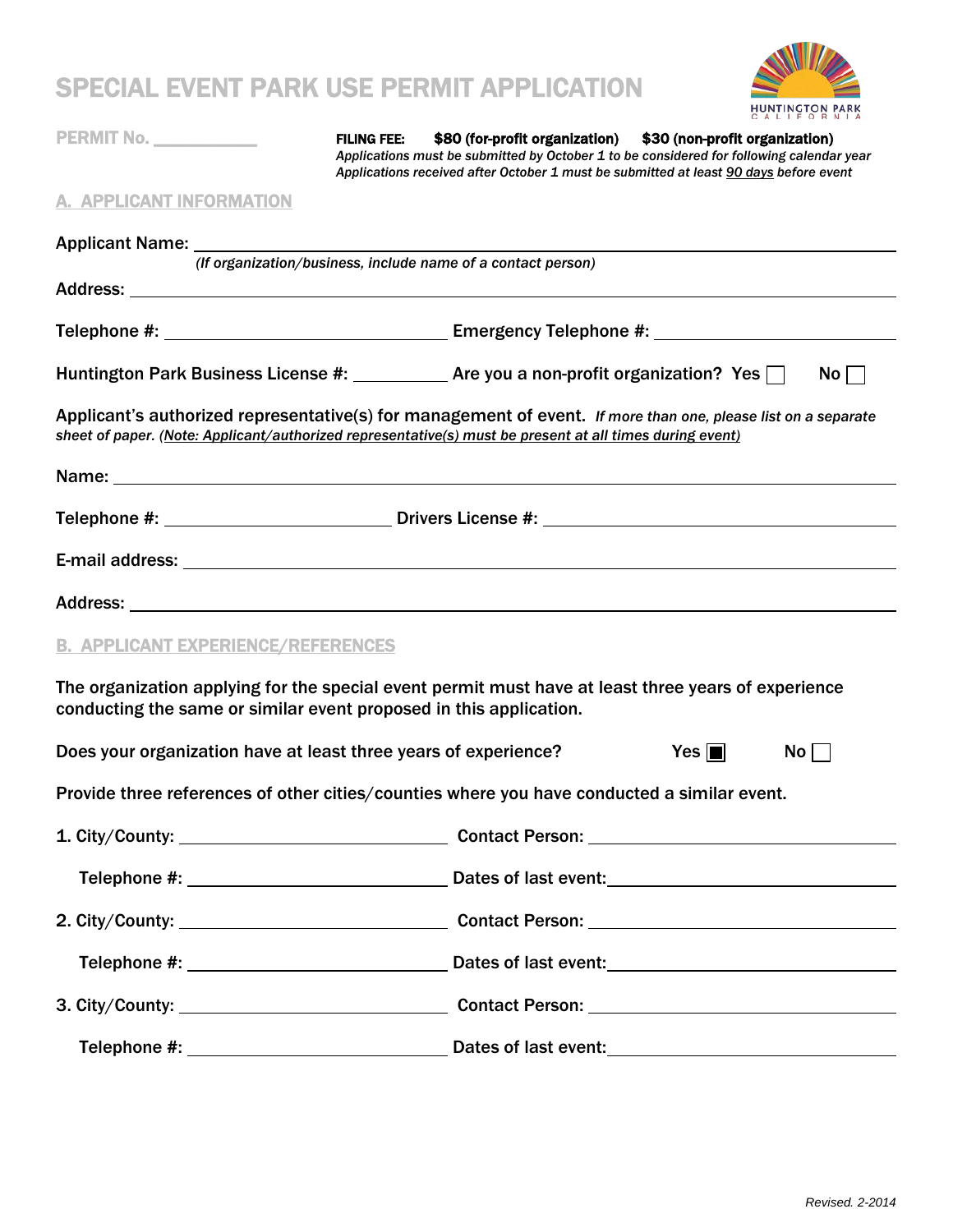# C. EVENT INFORMATION

Description of Event *(Include all goods/services to be sold, number of rides, concessions, tents, stages, special displays or equipment used, animals, etc. If more space is needed attach a separate sheet of paper)*

| Anticipated Attendance Total: ______________                                | Per Day: ____________________                                                                             |
|-----------------------------------------------------------------------------|-----------------------------------------------------------------------------------------------------------|
|                                                                             |                                                                                                           |
| <b>D. EVENT ENTERTAINMENT</b>                                               |                                                                                                           |
|                                                                             | Attach a 1-2 page detailed list and description of all entertainment to be featured at your event.        |
| <b>E. EVENT DATES/TIMES</b>                                                 |                                                                                                           |
|                                                                             |                                                                                                           |
| ➤<br><b>Setup</b>                                                           |                                                                                                           |
|                                                                             | Setup begins on: $\frac{mm/dd/yyy}{mm/dd/yyy}$ Setup ends on: $\frac{mm/dd/yyy}{mm/dd/yyy}$<br>mm/dd/yyyy |
|                                                                             |                                                                                                           |
| Time (HH:MM)                                                                | Time(HH:MM)                                                                                               |
| $\triangleright$ Event                                                      |                                                                                                           |
| mm/dd/yyyy                                                                  | mm/dd/yyyy                                                                                                |
|                                                                             |                                                                                                           |
|                                                                             | Event will be open each day from: $\frac{m}{Time(HH:MM)}$ until $\frac{m}{Time(HH:MM)}$                   |
| $\triangleright$ Cleanup                                                    |                                                                                                           |
| mm/dd/yyyy                                                                  | mm/dd/yyyy                                                                                                |
|                                                                             |                                                                                                           |
|                                                                             | Time (HH:MM)<br>Time (HH:MM)                                                                              |
|                                                                             |                                                                                                           |
| <b>F. EVENT LOCATION</b>                                                    |                                                                                                           |
| <b>7 Salt Lake Park</b><br><b>Freedom Park</b><br><b>Robert Keller Park</b> | <b>Senior Park</b>                                                                                        |
|                                                                             | <b>Other</b>                                                                                              |
| (Describe area of park your event will utilize)                             |                                                                                                           |
|                                                                             |                                                                                                           |
|                                                                             |                                                                                                           |
| The following is required three weeks prior to event:<br>G.                 |                                                                                                           |
| \$2,500 Refundable Deposit<br><b>County Fire Permit</b>                     | <b>Business License</b><br><b>Building Permit</b><br><b>Security Plan</b><br><b>Plot Plan</b>             |
| <b>Entertainment Approval</b>                                               | Insurance (must list "City of Huntington Park" as additional insured)                                     |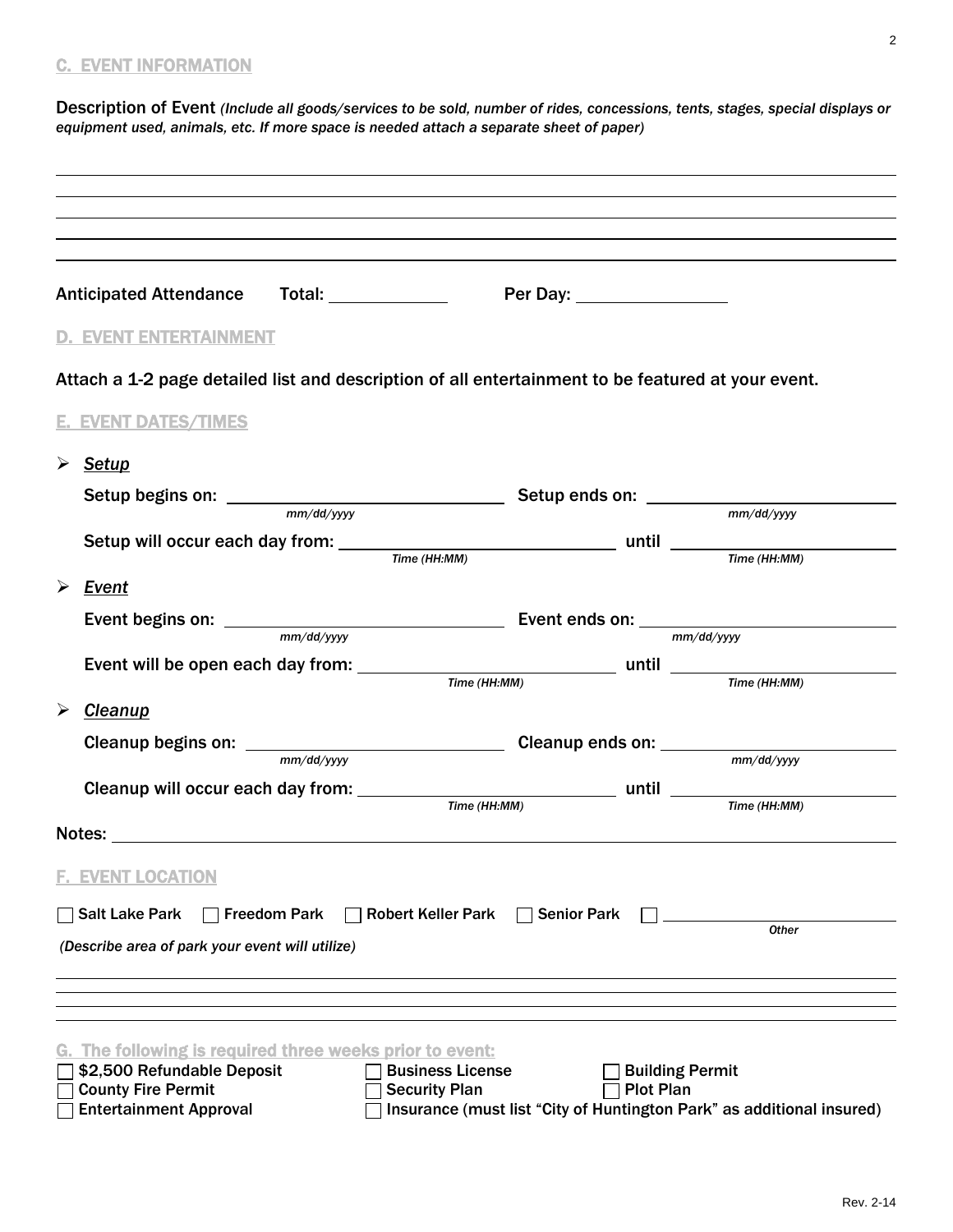## H. SITE PLAN

Your site plan/route map should be submitted in blueprint or computer-generated format and include:

| An outline of the entire event venue including the names of all streets or areas that are part of<br>the venue and the surrounding area. If the event involves a moving route of any kind, indicate<br>the direction of travel and all street or lane closures. |
|-----------------------------------------------------------------------------------------------------------------------------------------------------------------------------------------------------------------------------------------------------------------|
|                                                                                                                                                                                                                                                                 |
|                                                                                                                                                                                                                                                                 |

- The location of fencing, barriers and/or barricades. Indicate any removable fencing for  $\Box$ emergency access.
- $\Box$ The provision of minimum 20-foot emergency access lanes throughout the event venue.
- The location of first aid facilities and ambulances.  $\Box$
- $\Box$ The location of all stages, platforms, scaffolding, bleachers, grandstands, canopies, tents, portable toilets, booths, beer gardens, cooking areas, trash containers and dumpsters, and other temporary structures.
- $\Box$ A detail or close-up of the food booth and cooking area configuration including booth identification of all vendors cooking with flammable gases or barbecue grills
- Generator locations and/or source of electricity.  $\perp$
- $\Box$ Sources of water.
- Placement of vehicles and/or trailers.  $\Box$
- Exit locations for outdoor events that are fenced and/or locations within tents and tent  $\mathbb{R}^2$ structures.
- $\Box$ Identification of all event components that meet accessibility standards.
- Other related event components not listed above.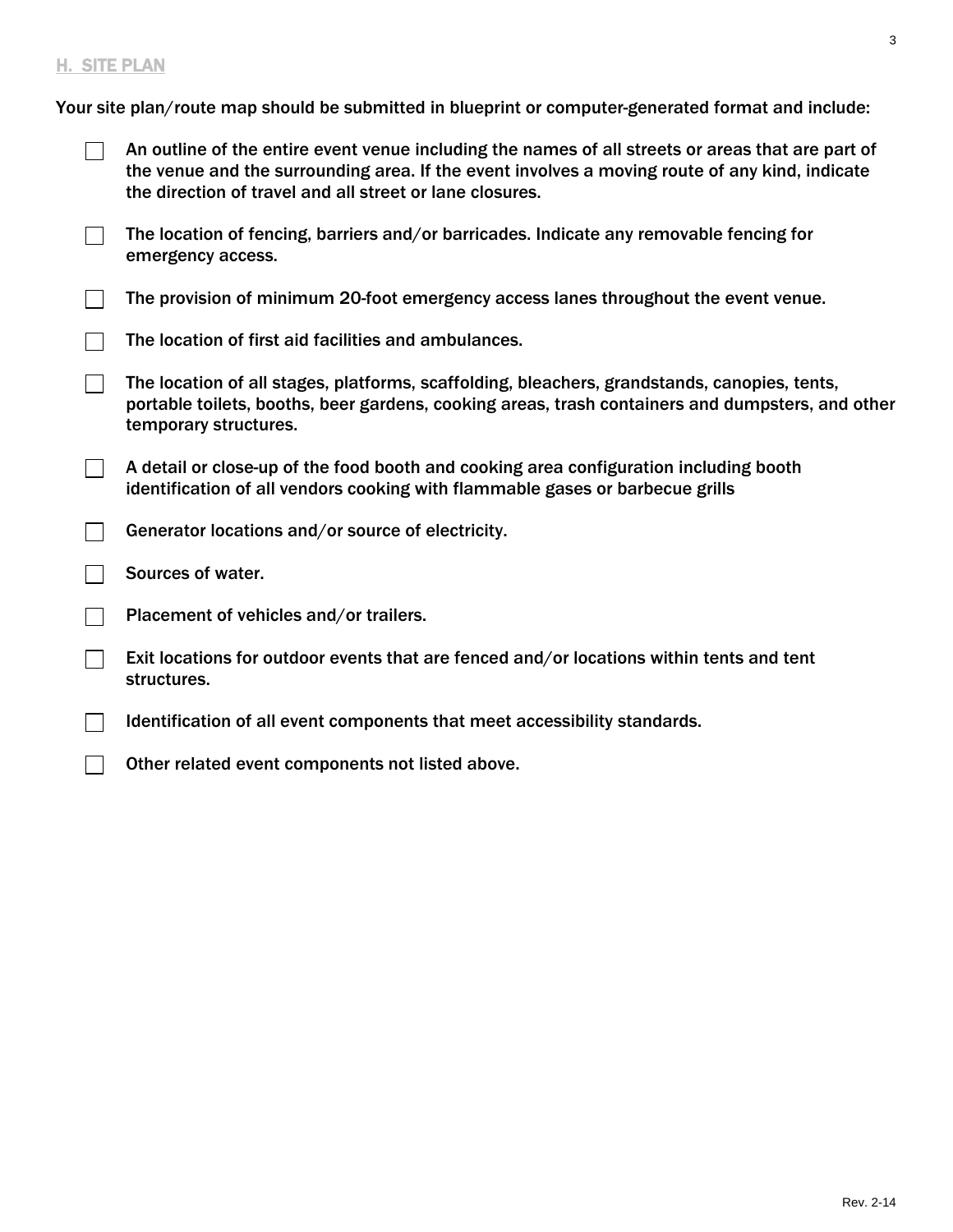Have you hired a licensed professional security company to develop and manage your event's security plan?

Yes  $\blacksquare$  No  $\Box$ 

If yes, you are required to provide a copy of the security company's valid Private Patrol Operator's License issued by the State of California.

|                           | ,我们也不会有什么。""我们的人,我们也不会有什么?""我们的人,我们也不会有什么?""我们的人,我们也不会有什么?""我们的人,我们也不会有什么?""我们的人                             |  |  |  |
|---------------------------|--------------------------------------------------------------------------------------------------------------|--|--|--|
|                           |                                                                                                              |  |  |  |
|                           |                                                                                                              |  |  |  |
|                           |                                                                                                              |  |  |  |
| plan to this application. | Please describe your security plan including crowd control, internal security or venue safety, or attach the |  |  |  |
|                           |                                                                                                              |  |  |  |
|                           | ,我们也不会有什么?""我们的人,我们也不会有什么?""我们的人,我们也不会有什么?""我们的人,我们也不会有什么?""我们的人,我们也不会有什么?""我们的人                             |  |  |  |
|                           |                                                                                                              |  |  |  |
|                           |                                                                                                              |  |  |  |
|                           |                                                                                                              |  |  |  |
|                           |                                                                                                              |  |  |  |
|                           |                                                                                                              |  |  |  |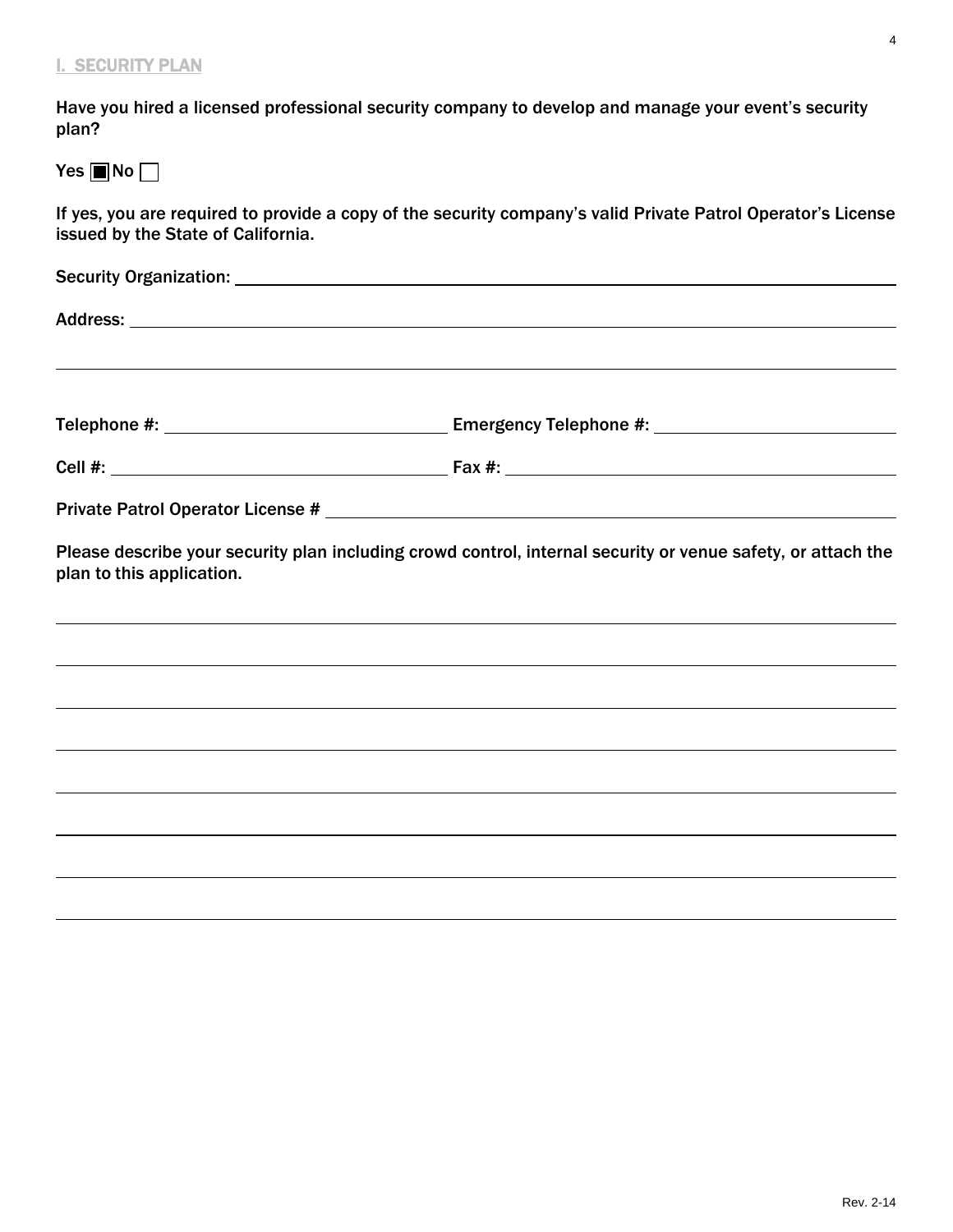#### *Building and Safety Fee Schedule for Special Events:*

# > Tents/structures/devices

| For inspection of structures or devices regulated<br>by Chapter 66 the first inspection or first<br>structure/device | \$267.04     |  |  |
|----------------------------------------------------------------------------------------------------------------------|--------------|--|--|
| Each additional structure and/or device<br>➤<br><b>Electrical</b>                                                    | \$42.88      |  |  |
| Carnival rides (electric or generator driven):<br>\$63.52 each                                                       |              |  |  |
| Carnival rides (mechanically driven):                                                                                | \$26.40 each |  |  |
| \$26.40 each<br>Walk through - attractions/electric displays:                                                        |              |  |  |
| \$26.40 each<br>Booth lighting (i.e. carnival games, etc.):                                                          |              |  |  |
| Temporary power pole:                                                                                                | \$71.36 each |  |  |

*Motors, generators, transformers (rating in horsepower HP, kilowatts KW, kilovolt amperes KVA):*

| Rating over 3 and not over 10, each   | \$32.64  |
|---------------------------------------|----------|
| Rating over 10 and not over 50, each  | \$75.36  |
| Rating over 50 and not over 100, each | \$140.96 |
| Rating over 100, each                 | \$232.64 |

Any installation of any equipment rated at 400 amperes or larger;

Any installation of a motor rated more than 10 HP;

Any installation of equipment rated above 600V require Plan Review, please submit electrical plans 90 days prior to event. Plan Check fees are 70% of permit fees but not less than \$179.04

#### $\triangleright$  Other

Minimum fee for any inspection not covered above is \$100.30 per hour (minimum of two hours)

Issuance fee per each permit:  $$45.28$ 

### $\triangleright$  EVENT INFORMATION

|                                                        |                                                   |    |                            | Date: <u>Date: Expression and the set of the set of the set of the set of the set of the set of the set of the set of the set of the set of the set of the set of the set of the set of the set of the set of the set of the set</u> |   |                                                                                        |    |              |     |
|--------------------------------------------------------|---------------------------------------------------|----|----------------------------|--------------------------------------------------------------------------------------------------------------------------------------------------------------------------------------------------------------------------------------|---|----------------------------------------------------------------------------------------|----|--------------|-----|
|                                                        |                                                   |    |                            |                                                                                                                                                                                                                                      |   |                                                                                        |    |              |     |
|                                                        |                                                   |    |                            |                                                                                                                                                                                                                                      |   |                                                                                        |    |              |     |
|                                                        | Tents (indicate number of tents and size of each: |    |                            |                                                                                                                                                                                                                                      |   |                                                                                        |    |              |     |
|                                                        | <b>Rides and attractions:</b>                     |    |                            |                                                                                                                                                                                                                                      |   |                                                                                        |    |              |     |
| # electrical/generator driven rides: _________________ |                                                   |    | # mechanical driven rides: |                                                                                                                                                                                                                                      |   |                                                                                        |    |              |     |
|                                                        | # walk through/electric displays/booths:          |    |                            |                                                                                                                                                                                                                                      |   |                                                                                        |    |              |     |
| Generators:                                            |                                                   |    |                            |                                                                                                                                                                                                                                      |   |                                                                                        |    |              |     |
|                                                        |                                                   |    | (circle one)               |                                                                                                                                                                                                                                      |   |                                                                                        |    | (circle one) |     |
| #                                                      | $\circledcirc$ and $\circledcirc$                 | hp | <b>kw</b>                  | kva                                                                                                                                                                                                                                  | # | $\omega$ and $\omega$ and $\omega$ and $\omega$ and $\omega$ and $\omega$ and $\omega$ | hp | <b>kw</b>    | kva |
| #                                                      | $\circ$ $\qquad$                                  | hp | kw                         | kva                                                                                                                                                                                                                                  | # | $\circledcirc$                                                                         | hp | kw           | kva |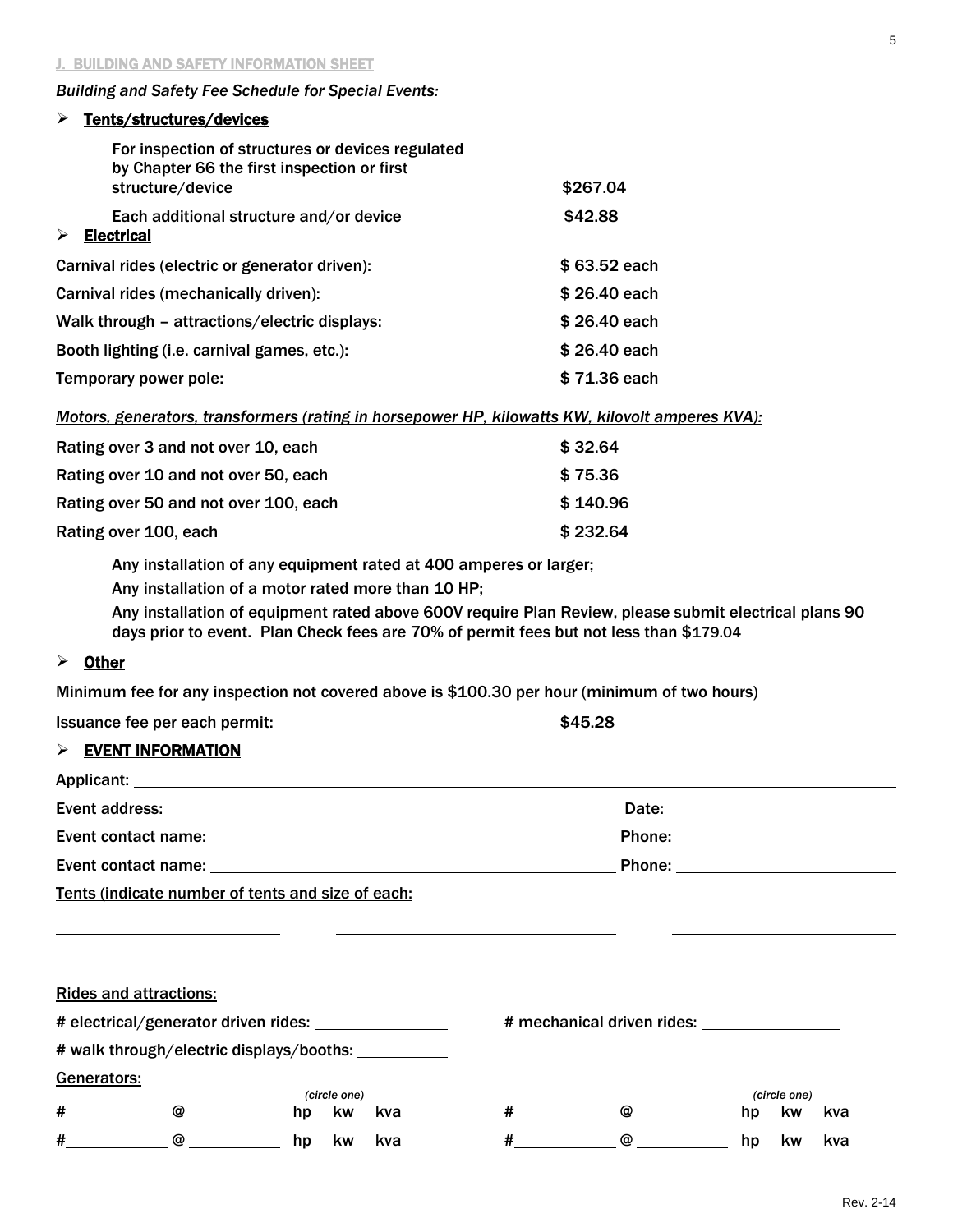Application must be **submitted to Director of Parks & Recreation a minimum of 90 days** prior to event date and returned a minimum of 3 weeks prior to event date with all required approvals (see attached checklist). Two sets of plot plans and/or floor plans showing locations of all event activity, pedestrian trash, porta-potties, security plan, entertainment list, and vehicle circulation, pedestrian circulation or parking as necessary must be attached.

CERTIFICATE OF THE APPLICANT: I understand and agree to abide by all of the Special Event Permit regulations of the City of Huntington Park and any other conditions imposed for the event requested. I certify that all statements made on this application are true and complete to the best of my knowledge. I understand that any false statement may result in denial of the requested permit or revocation of any issued permit.

| FOR OFFICE USE ONLY             |  |  |  |
|---------------------------------|--|--|--|
| Date submitted:                 |  |  |  |
| Received by: __________________ |  |  |  |
| File fee: _________________     |  |  |  |
|                                 |  |  |  |
|                                 |  |  |  |

Applicant's Signature **Date** Date

 $\overline{\phantom{a}}$  , and the set of the set of the set of the set of the set of the set of the set of the set of the set of the set of the set of the set of the set of the set of the set of the set of the set of the set of the s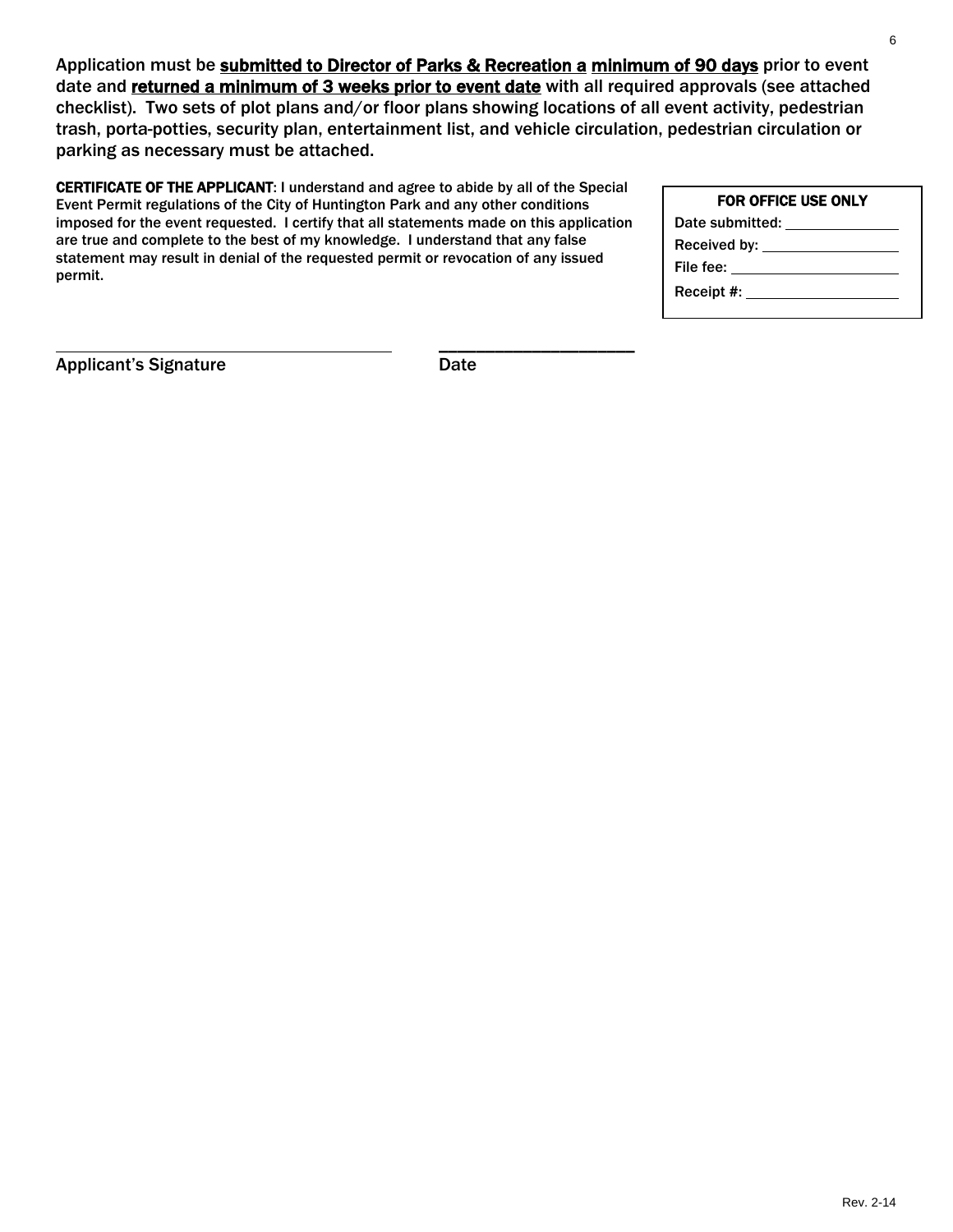*The Department of Parks & Recreation requires proof of approval from the following departments and agencies. Please be advised that the \$80 fee will not be refunded if event does not take place as scheduled due to denial of request by other agency and/or property owner (s) or failure by applicant to obtain required approval signatures.*

| L.A. County Fire Department, Prevention Bureau<br>3161 E. Imperial Highway, Lynwood, CA 90255                                                   | $(310)$ 603-5258                                                 |
|-------------------------------------------------------------------------------------------------------------------------------------------------|------------------------------------------------------------------|
| $\Box$ No Approval Necessary<br>$\Box$ Approved<br>$\Box$ Not Approved                                                                          | <b>E</b> Approved with conditions: ____________                  |
|                                                                                                                                                 |                                                                  |
|                                                                                                                                                 |                                                                  |
| L.A. County Health Department, Environmental Health Specialist<br>245 S. Fetterly Ave., Room 2014, Los Angeles, CA 90022                        | $(323) 780 - 2272$                                               |
| $\Box$ Approved $\Box$ Not Approved<br>$\Box$ No Approval Necessary                                                                             | □ Approved with conditions: ____________                         |
|                                                                                                                                                 |                                                                  |
|                                                                                                                                                 |                                                                  |
| State Department of Alcohol, Beverage Control, Duty Investigator<br>300 S. Spring St., Suite 2001-N, Los Angeles, CA 90013                      | $(213)$ 897-5391                                                 |
| $\Box$ Approved $\Box$ Not Approved                                                                                                             | □ No Approval Necessary □ Approved with conditions: ____________ |
|                                                                                                                                                 |                                                                  |
|                                                                                                                                                 |                                                                  |
| City of Huntington Park Police Department, Watch Commander<br>6542 Miles Avenue, Huntington Park, CA 90255                                      | $(323) 584 - 6254$                                               |
| $\Box$ Approved $\Box$ Not Approved<br>$\Box$ No Approval Necessary<br>$\square$ Entertainment $\square$ Security Plan $\square$ Street Closure | $\Box$ Approved with conditions<br>$\Box$ Parking                |
|                                                                                                                                                 |                                                                  |
|                                                                                                                                                 |                                                                  |
| <b>City of Huntington Park City Clerk</b><br>6550 Miles Ave., Huntington Park, CA 90255                                                         | (323) 584-6230                                                   |
| $\Box$ Approved<br>$\Box$ Not Approved<br>$\Box$ No Approval Necessary<br>$\Box$ Contracts<br>$\Box$ Insurance                                  | $\Box$ Approved with conditions                                  |
|                                                                                                                                                 |                                                                  |